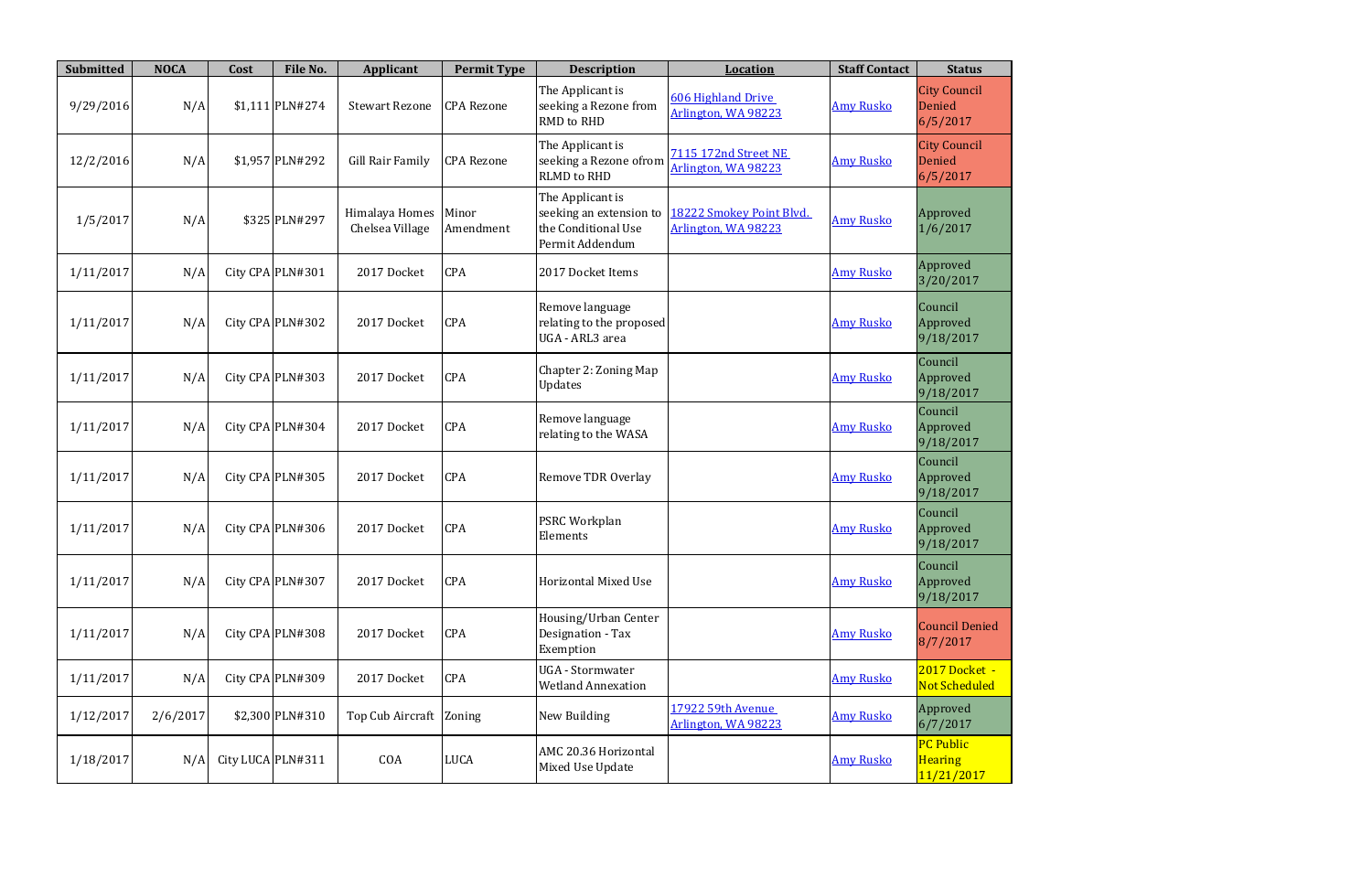| 1/18/2017 | N/A       |         | City LUCA PLN#312 | COA                                   | <b>LUCA</b>                     | AMC 20.106 Horizontal<br>Mixed Use Standards                   |                                                     | <b>Amy Rusko</b> | <b>PC Public</b><br><b>Hearing</b><br>11/21/2017                         |
|-----------|-----------|---------|-------------------|---------------------------------------|---------------------------------|----------------------------------------------------------------|-----------------------------------------------------|------------------|--------------------------------------------------------------------------|
| 1/19/2017 | N/A       |         | \$2,000 PLN#313   | AVS Communities CPA Rezone            |                                 | The Applicant is<br>seeking a Rezone from<br><b>RMD</b> to RHD | 18506 Smokey Point Blvd<br>Arlington, WA 98223      | <b>Amy Rusko</b> | <b>City Council</b><br>Approved<br>6/5/2017                              |
| 2/3/2017  | N/A       |         | \$300 PLN#316     | <b>Unique Interiors</b><br>Warehouse  | Administrative<br>Design Review | Design Review for new<br>façade and paint.                     | 214 East Third Street<br>Arlington, WA 98223        | <b>Amy Rusko</b> | Approved<br>2/9/17                                                       |
| 2/3/2017  | 2/17/2017 |         | \$2,300 PLN#317   | PUD Edgecomb<br>Transmission<br>Lines | Zoning                          | Installation of new 115<br>kV Lines                            | 166th Street - Smokey Point<br><b>Blvd</b>          | <b>Amy Rusko</b> | Approved<br>3/10/2017                                                    |
| 2/10/2017 | 2/17/2017 |         | \$2,300 PLN#287   | PUD Eagle Creek<br>Substation         | Zoning                          | <b>New Substation</b>                                          | 8630 Tveit Rd<br><b>Arlington</b><br><b>WA98223</b> | <b>Amy Rusko</b> | Approved<br>3/10/2017                                                    |
| 2/22/2017 | 2/28/2017 |         | \$3,400 PLN#318   | 31st Avenue<br>Apartments             | Special Use                     | <b>New Apartment</b><br><b>Building</b>                        | <b>18321 31st Avenue NE</b><br>Arlington, WA 98223  | <b>Amy Rusko</b> | Approved<br>5/15/2017                                                    |
| 2/23/2017 | N/A       |         | \$450 PLN#320     | Portage Creek<br>Design Review        | Design Review<br>Board          | New Single Family<br>Residences                                | 207th Place NE<br>Arlington<br><b>WA98223</b>       | <b>Amy Rusko</b> | Approved<br>3/27/2017                                                    |
| 3/7/2017  | 4/4/2017  |         | \$2,300 PLN#321   | <b>Backstrom 3</b>                    | Zoning                          | New Commercial<br><b>Building</b>                              | 19014 63rd Avenue NE<br>Arlington, WA 98223         | <b>Amy Rusko</b> | Approved<br>4/19/2017                                                    |
| 3/7/2017  | N/A       |         | \$450 PLN#322     | Backstrom 3                           | Design Review<br><b>Board</b>   | New Commercial<br><b>Building - Design</b>                     | 19014 63rd Avenue NE<br>Arlington, WA 98223         | <b>Amy Rusko</b> | Approved<br>4/19/2017                                                    |
| 3/17/2017 | N/A       | \$300   | <b>PLN#328</b>    | <b>Edgecomb Store</b>                 | Design Review<br>Administrative | <b>Building Addition -</b><br>Design                           | 17220 67th Avenue NE<br>Arlington, WA 98223         | <b>Amy Rusko</b> | Approved<br>4/24/2017                                                    |
| 3/27/2017 | 3/27/2017 |         | \$3,400 PLN#330   | Pilot Travel<br>Centers               | Special Use                     | New Commercial<br><b>Building</b>                              | 2430 State Route 530 NE<br>Arlington, WA 98223      | <b>Amy Rusko</b> | <b>Hearing</b><br><b>Examiner Public</b><br><b>Hearing</b><br>10/26/2017 |
| 3/27/2017 | N/A       |         | \$450 PLN#331     | <b>Pilot Travel</b><br>Centers        | Design Review<br><b>Board</b>   | New Commercial<br><b>Building - Design</b>                     | 2430 State Route 530 NE<br>Arlington, WA 98223      | <b>Amy Rusko</b> | Approved<br>4/19/2017                                                    |
| 3/28/2017 | N/A       | \$550   | PLN#333           | Chinook Lumber                        | <b>SEPA Review</b>              | Propane Tank                                                   | 21015 State Route 9<br>Arlington, WA 98223          | <b>Amy Rusko</b> | Approved<br>4/17/2017                                                    |
| 4/5/2017  | 4/21/2017 | \$1,700 | PLN#336           | Peseau Boundary<br>Line Adjustment    | <b>BLA</b>                      | <b>Move Property Line</b>                                      | 225 E Third Street Arlington<br><b>WA 98223</b>     | <b>Amy Rusko</b> | Approved<br>5/15/2017                                                    |
| 4/7/2017  | N/A       |         | \$450 PLN#337     | Arlington<br>Drugstore                | Design Review<br>Board          | New Commercial<br><b>Building - Design</b>                     | 7423 204th Street NE<br>Arlington, WA 98223         | <b>Amy Rusko</b> | Approved<br>5/16/17                                                      |

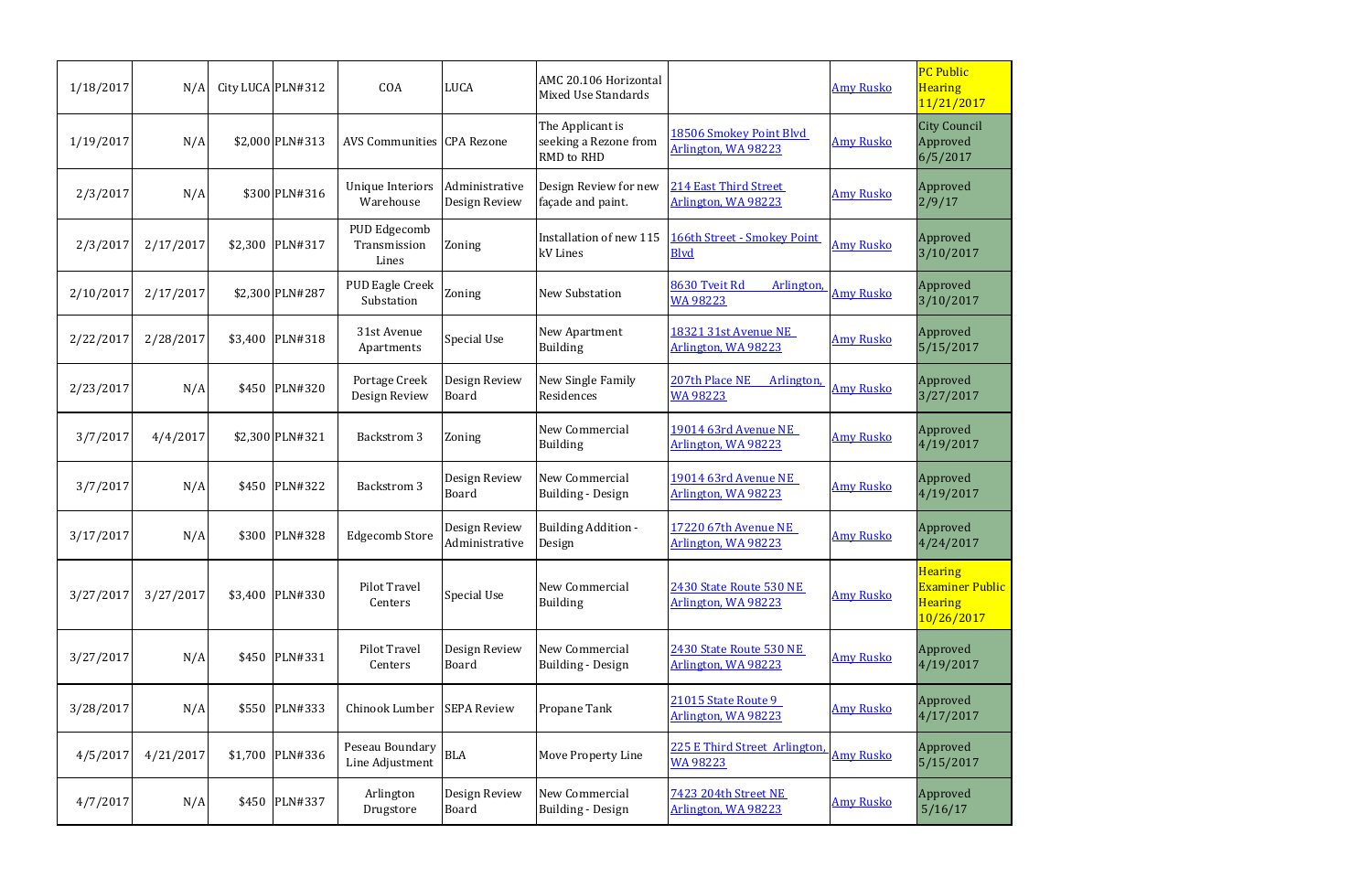| 4/7/2017  | 4/21/2017 | \$2,300 | <b>PLN#338</b>  | Arlington<br>Drugstore                        | Zoning                                   | <b>New Commercial</b><br><b>Building</b>           | 7423 204th Street NE<br>Arlington, WA 98223       | <b>Amy Rusko</b> | Approved<br>6/13/2017                   |
|-----------|-----------|---------|-----------------|-----------------------------------------------|------------------------------------------|----------------------------------------------------|---------------------------------------------------|------------------|-----------------------------------------|
| 4/13/2017 | N/A       | \$300   | PLN#332         | <b>KFC</b>                                    | Design Review<br><b>Board</b>            | Remodel - Design                                   | 3433 169th Place NE<br>Arlington, WA 98223        | <b>Amy Rusko</b> | Approved<br>4/24/2017                   |
| 4/27/2017 | N/A       | \$450   | <b>PLN#340</b>  | 710 Farms LLC                                 | Design Review<br>Board                   | New Industrial Building                            | 18520 67th Avenue<br>Arlington, WA 98223          | <b>Amy Rusko</b> | Approved<br>5/16/17                     |
| 5/10/2017 | N/A       | \$125   | PLN#346         | George Gee<br>Automotive                      | Administrative<br><b>Conditional Use</b> | <b>Special Event Permit</b>                        | 3905 172nd Street NE<br>Arlington, WA 98223       | <b>Amy Rusko</b> | Approved<br>5/11/2017                   |
| 5/18/2017 | 5/22/2017 |         | \$2,300 PLN#349 | Snohomish County $ $ Zoning<br><b>PUD</b>     |                                          | <b>Installation Phasing of</b><br>new 115 kV Lines | <b>166th Street - Smokey Point</b><br><b>Blvd</b> | <b>Amy Rusko</b> | Approved<br>5/25/2017                   |
| 5/19/2017 | Default   |         | \$2,000 PLN#350 | Stack Design /<br>Terry Grooms                | Final Short Plat                         | 3-lot short plat                                   | 188th Street NE<br>Arlington, WA 98223            | <b>Amy Rusko</b> | Approved<br>7/12/2017                   |
| 6/1/2017  | N/A       |         | \$200 PLN#351   | Supinder Gill                                 | Permit<br>Extension                      | <b>Glen Hawk Plat</b><br>Extension                 | 7115 172nd Street NE<br>Arlington, WA 98223       | <b>Amy Rusko</b> | Approved<br>6/16/2017                   |
| 6/5/2017  | 6/27/2017 |         | \$2,300 PLN#352 | Redlined<br>Industrial Park Lot Zoning<br>#20 |                                          | Manufacturing /<br>Storage                         | <b>Vacant Land</b><br>31052200404800              | <b>Amy Rusko</b> | <b>Under 3rd</b><br><b>Round Review</b> |
| 6/5/2017  | 6/27/2017 |         | \$2,300 PLN#353 | Redlined<br>Industrial Park Lot Zoning<br>#21 |                                          | Manufacturing /<br>Storage                         | <b>Vacant Land</b><br>31052200404900              | <b>Amy Rusko</b> | <b>Under 3rd</b><br><b>Round Review</b> |
| 6/5/2017  | 6/27/2017 |         | \$2,300 PLN#354 | Redlined<br>Industrial Park Lot Zoning<br>#22 |                                          | Manufacturing /<br><b>Storage</b>                  | <b>Vacant Land</b><br>31052200405000              | <b>Amy Rusko</b> | <b>Under 3rd</b><br><b>Round Review</b> |
| 6/6/2017  | 6/19/2017 |         | \$1,369 PLN#355 | <b>Smokey Point</b><br>Clearing               | Zoning                                   | <b>Forest Practice</b>                             | 18405 35th Avenue NE<br>Arlington, WA 98223       | <b>Amy Rusko</b> | Approved<br>7/18/2017                   |
| 7/12/2017 |           |         | \$2,300 PLN#361 | Autos Only<br>Arlington                       | Zoning                                   | <b>New Buildings</b>                               | 16523 Smokey Point Blvd<br>Arlington, WA 98223    | <b>Amy Rusko</b> | Resubmittal<br><b>Extension</b>         |
| 7/17/2017 |           |         | PLN#364         | Transportation<br>2035 Plan, 2017<br>Update   | Comp Plan                                | Plan Update                                        |                                                   | <b>Amy Rusko</b> | Council<br>Approved<br>10/16/2017       |
| 8/28/2017 |           |         | \$125 PLN#372   | <b>HCI</b> Steel<br><b>Buildings</b>          | Administrative<br><b>Conditional Use</b> | <b>Temporary Building</b>                          | 17833 59th Avenue NE<br>Arlington, WA 98223       | <b>Amy Rusko</b> | Approved<br>8/29/2017                   |